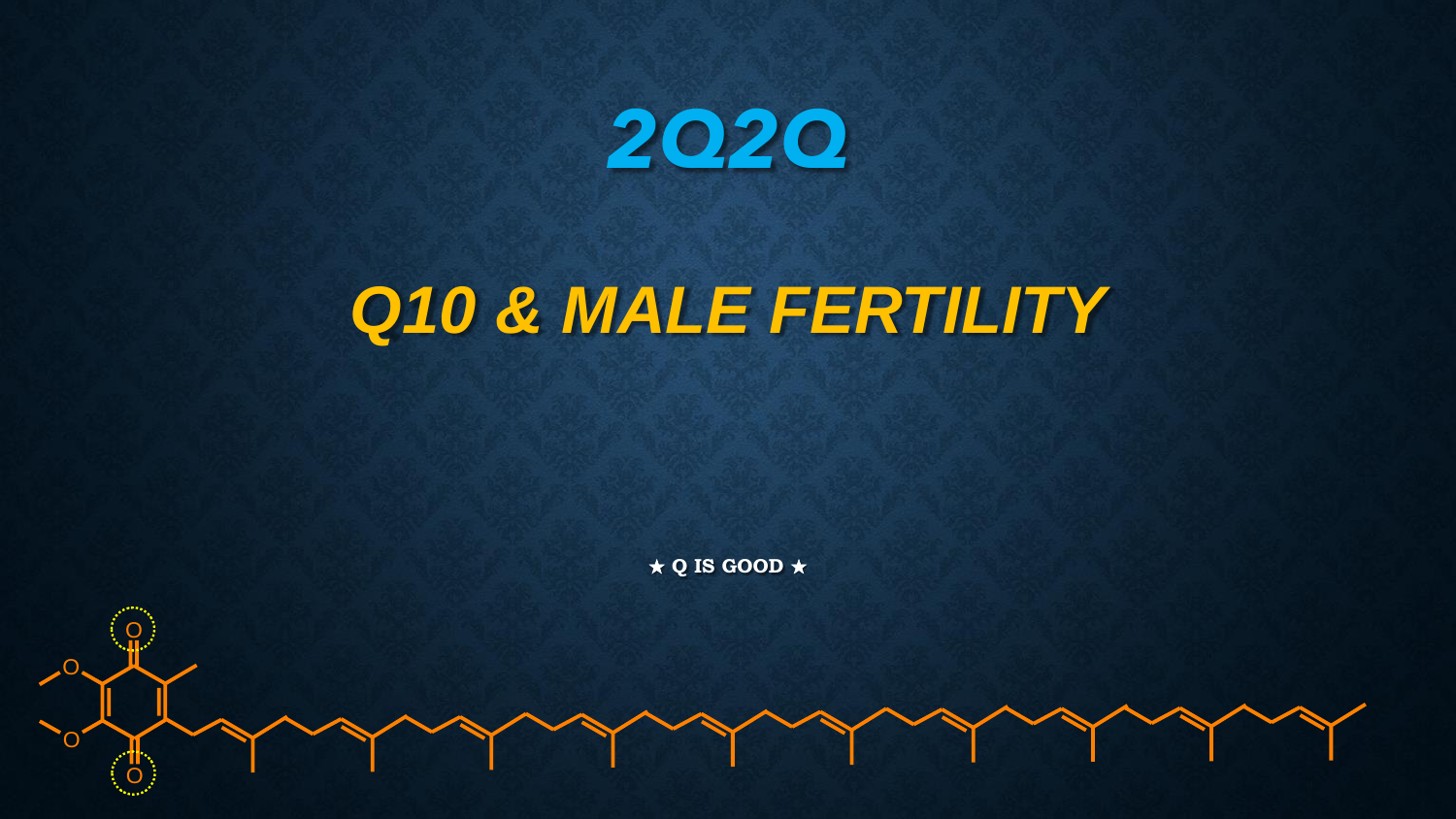

## **Coenzyme Q10 in Sperm Cells**



high energy expenditure for sperm motility

membrane & sperm integrity needs to be protected against *oxidative stress*

# Q10 is very highly concentrated in sperm cells and seminal fluid

Oxidative stress in sperm cells can overconsume Q10 to the detriment of its bioenergetic role *(Mancini 2011)*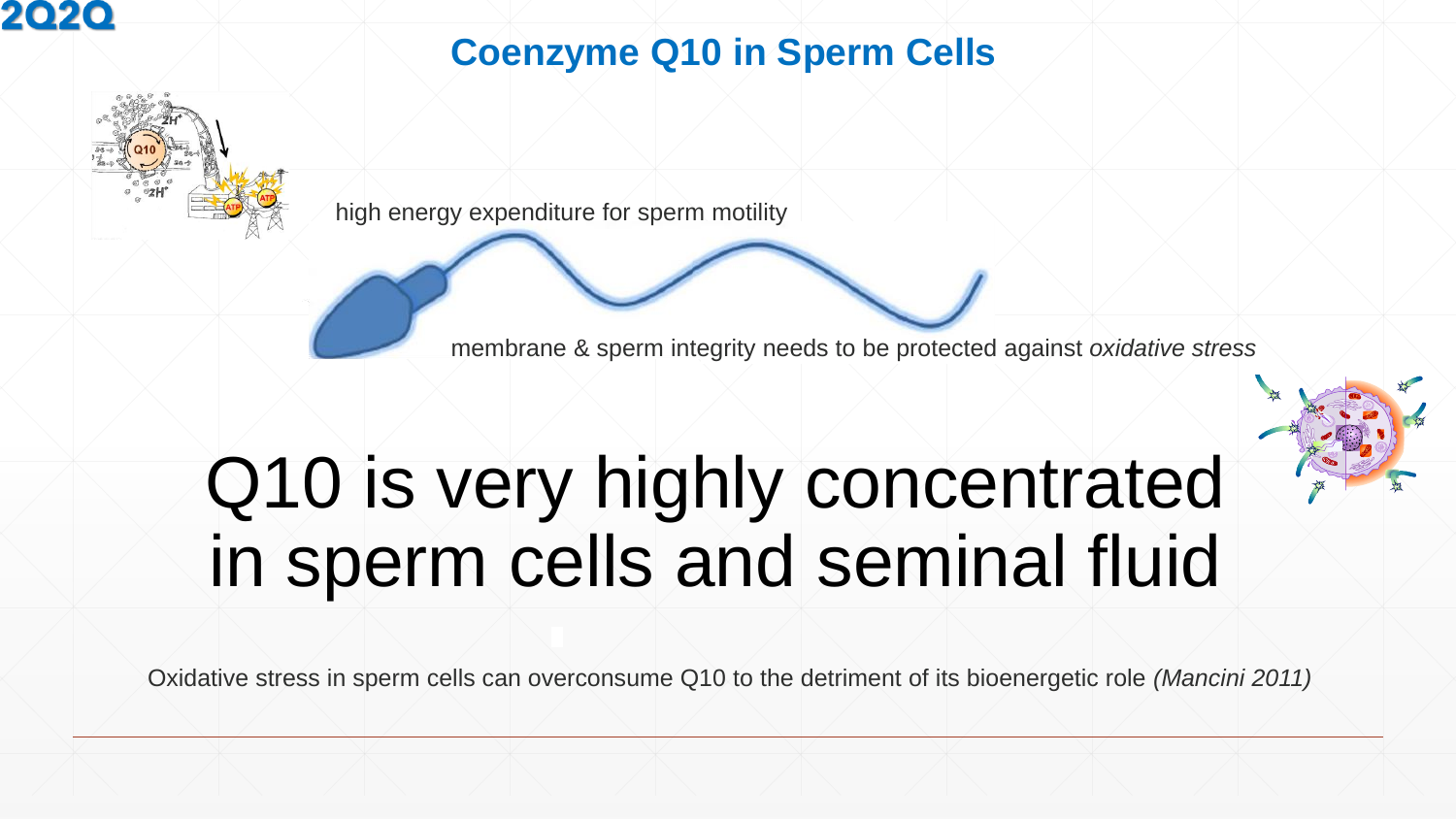## **Infertile have a Q10 deficit compared to healthy controls**

 $Q_{10}$ 



Fig.1.: Abbreviations: Healthy - healthy volunteers, Prevention - stressed people, CHD - chronic heart disease, CPUE - cardiomyoapthy of unknown ethiology, HTx- patients after heart transplantation, IDDM - insulin dependent diabetes mellitus, NIDDM - non insulin dependent diabetes mellitus, Astronauts - 2 Slovak pilots before start to Cosmos

#### *Gvozdjaková 2000*

Multicenter Slovak Study (3000 human samples)

| <b>Groups</b>                  | $\boldsymbol{n}$                                       |                                                                       | CoQ10<br>$ng$ m $l^{-1}$                 |                                                             |  |
|--------------------------------|--------------------------------------------------------|-----------------------------------------------------------------------|------------------------------------------|-------------------------------------------------------------|--|
| Controls                       | 5.                                                     |                                                                       | $71.80 \pm 3.62$                         |                                                             |  |
| <b>IDA</b>                     | ïÿ                                                     |                                                                       | $29.66 + 1.13$ **                        |                                                             |  |
| <b>VARA</b>                    | $12^{\circ}$                                           |                                                                       | $37.41 \pm 1.70$ **                      |                                                             |  |
| Azoospermic                    |                                                        |                                                                       |                                          |                                                             |  |
| Patients                       | 5.                                                     |                                                                       | $63.80 \pm 2.85$                         |                                                             |  |
|                                | Coenzyme Q10 levels in sperm cells<br>$\boldsymbol{n}$ | **Controls and azoospermic patients vs. IDA or VARA, P<0.001<br>CoQ10 |                                          | *Controls and azoospermic patients vs. IDA or VARA, P<0.01. |  |
| Table 2.<br>Groups<br>Controls | 5                                                      | $4.63 \pm 0.26$                                                       | $\langle$ ng/10 <sup>6</sup> sperm cell) |                                                             |  |
| <b>IDA</b>                     | <br>12                                                 | $2.65 \pm 0.14$                                                       |                                          |                                                             |  |
| <b>VARA</b>                    | 12                                                     | $3.08 \pm 0.14$ \$                                                    |                                          |                                                             |  |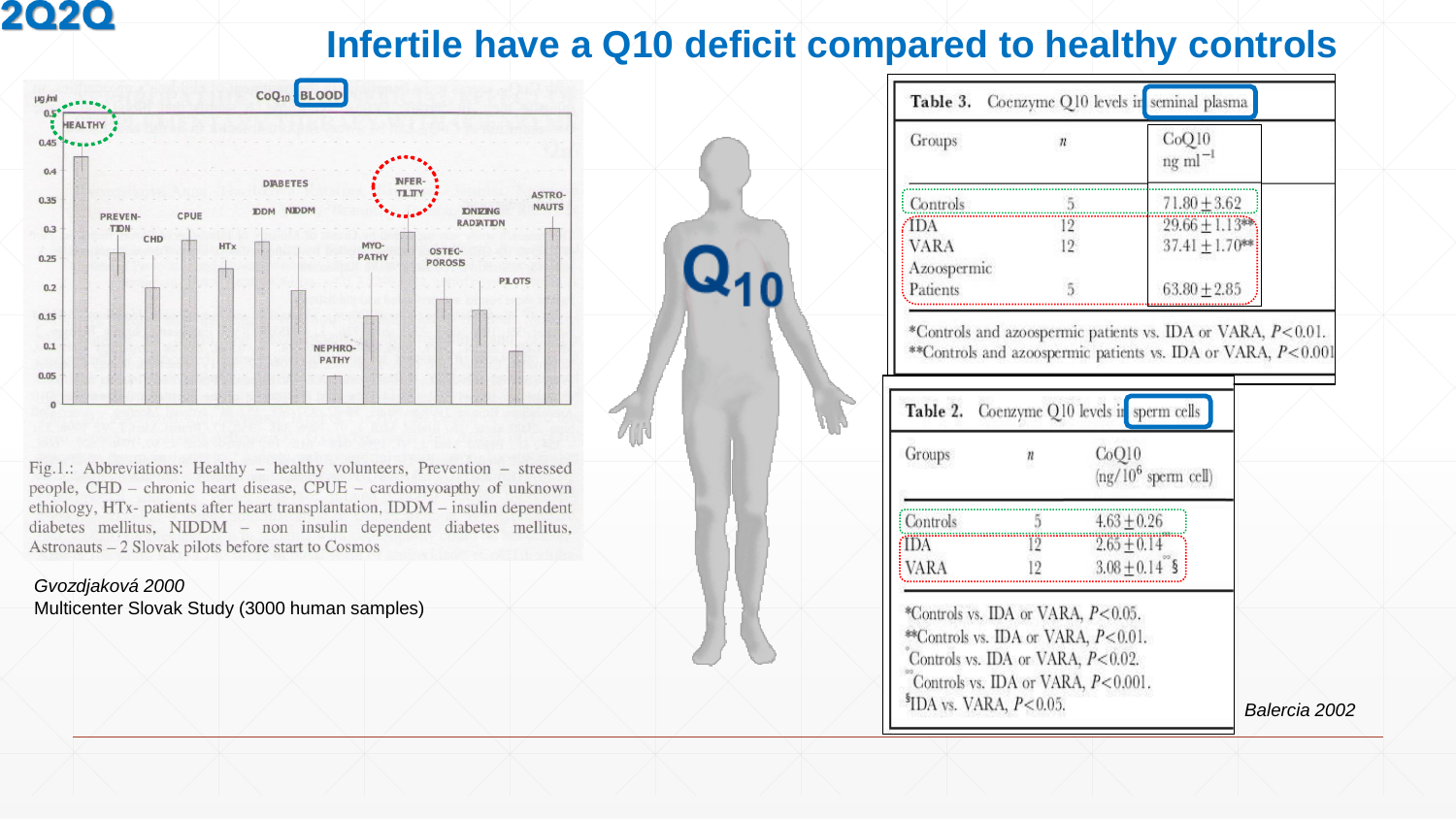## **Q10 and fertility: published scientific papers**



Mostly oil-dispersed Q10 in softgel

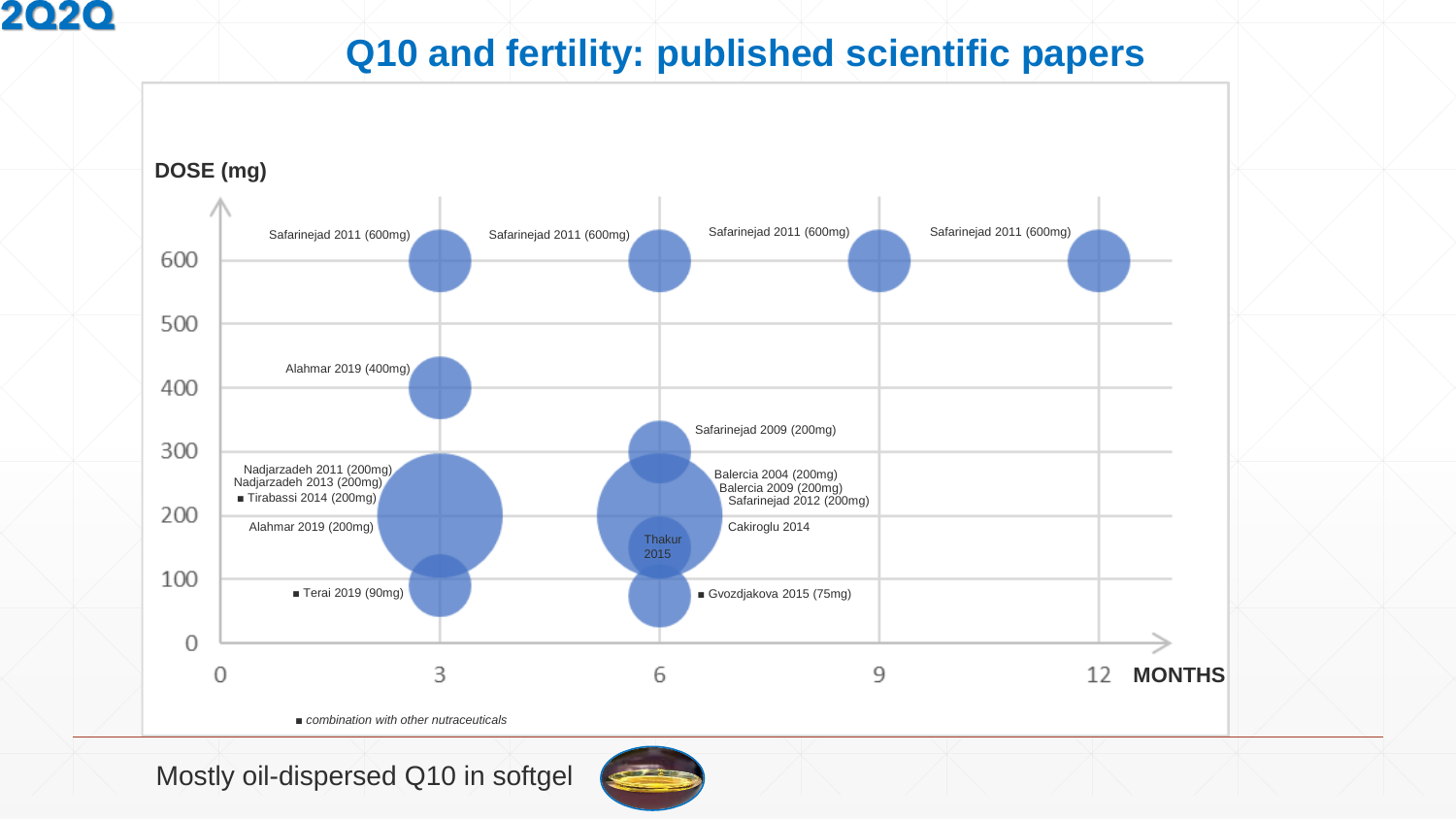## **Oral Q10 increases blood and seminal plasma Q10**

#### **Plasma CoQ10 (µg/ml)/ Seminal CoQ10 (ng/ml)**

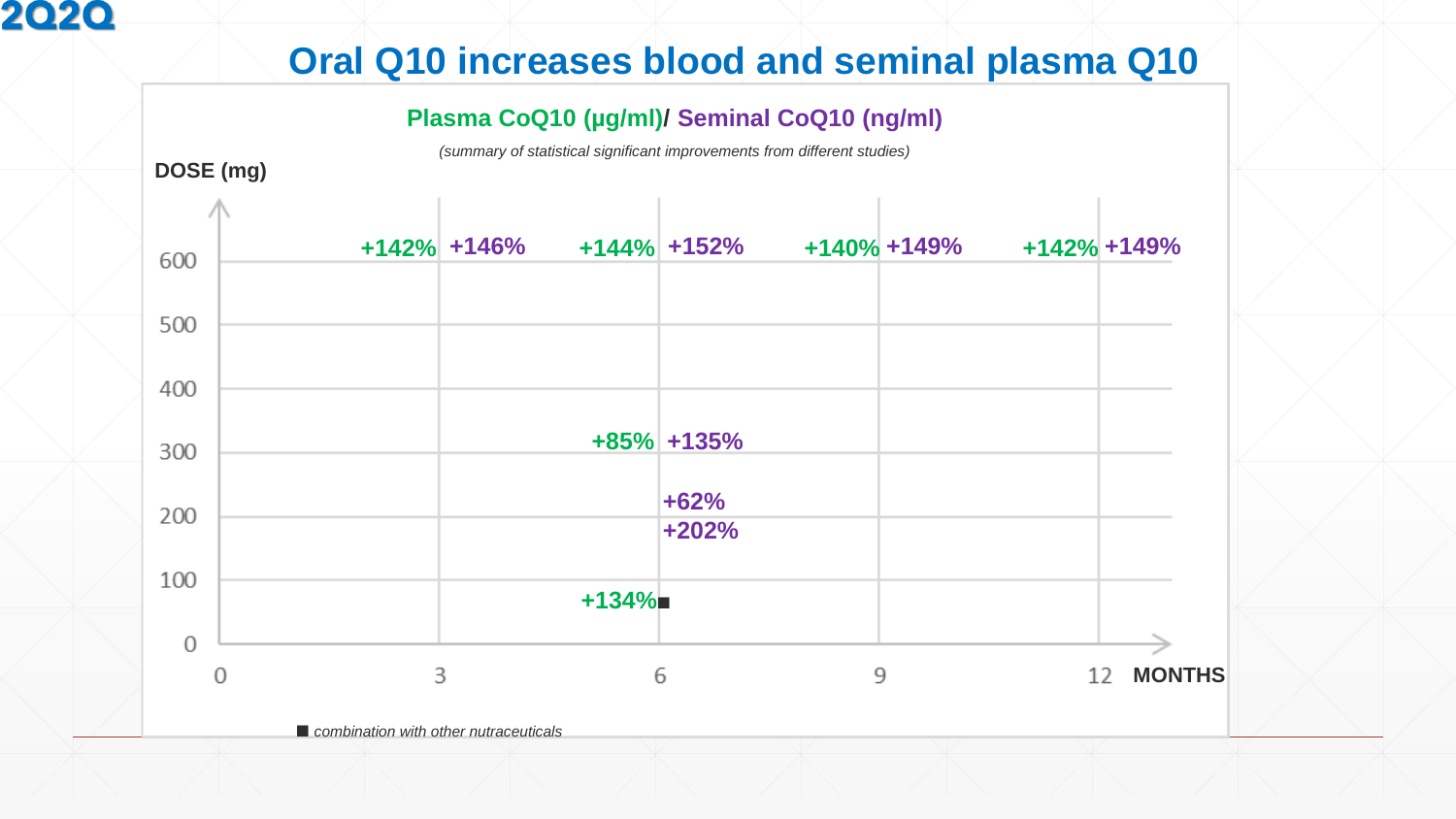## **Q10 improves semen quality**

#### **Forward (progressive) motility / Total motility**

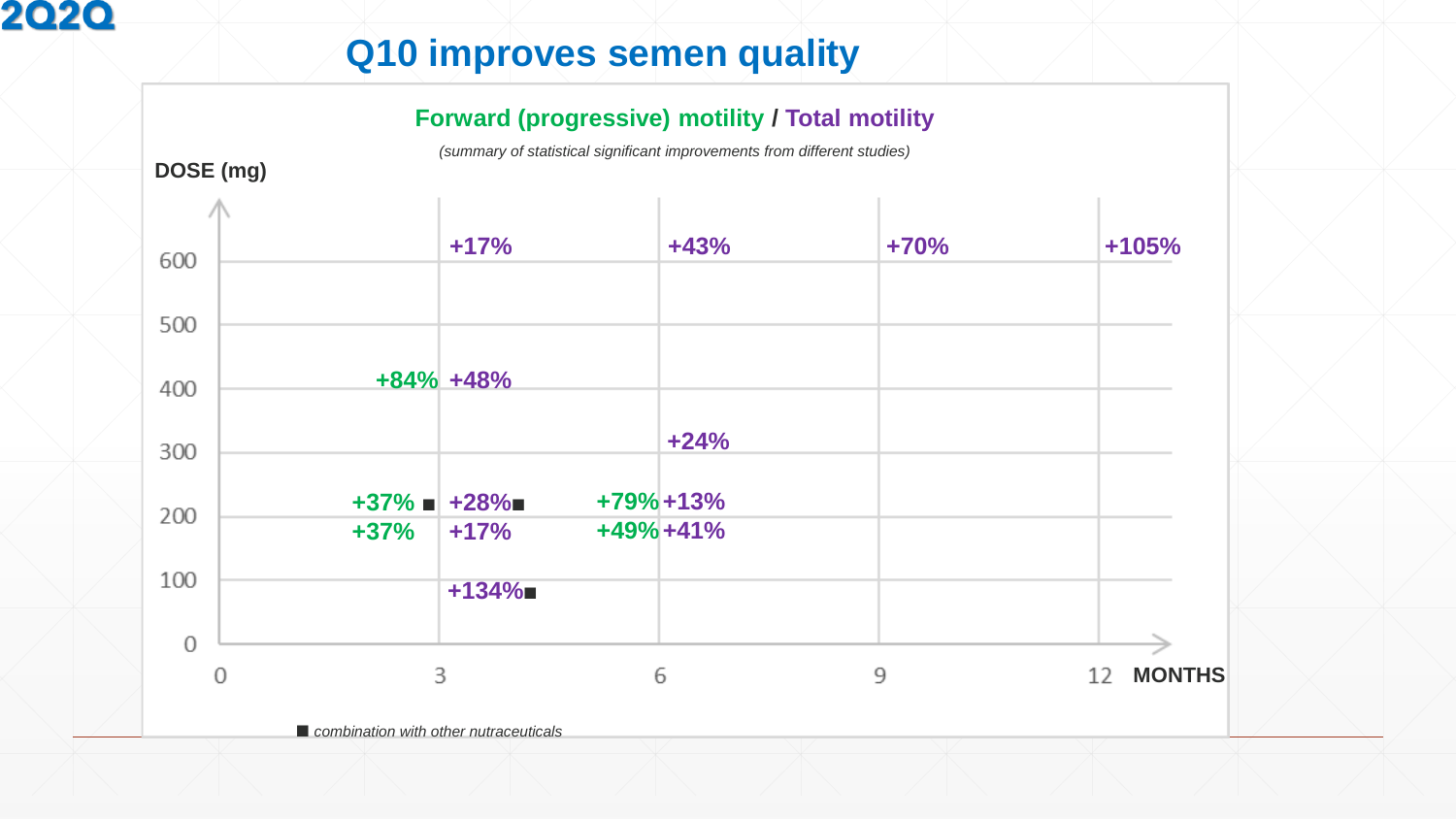## **Q10 improves semen quality**

#### **Total sperm count (x10<sup>6</sup> ) / Sperm density (x 10<sup>6</sup> /ml) Normal (***strict***) morphology**

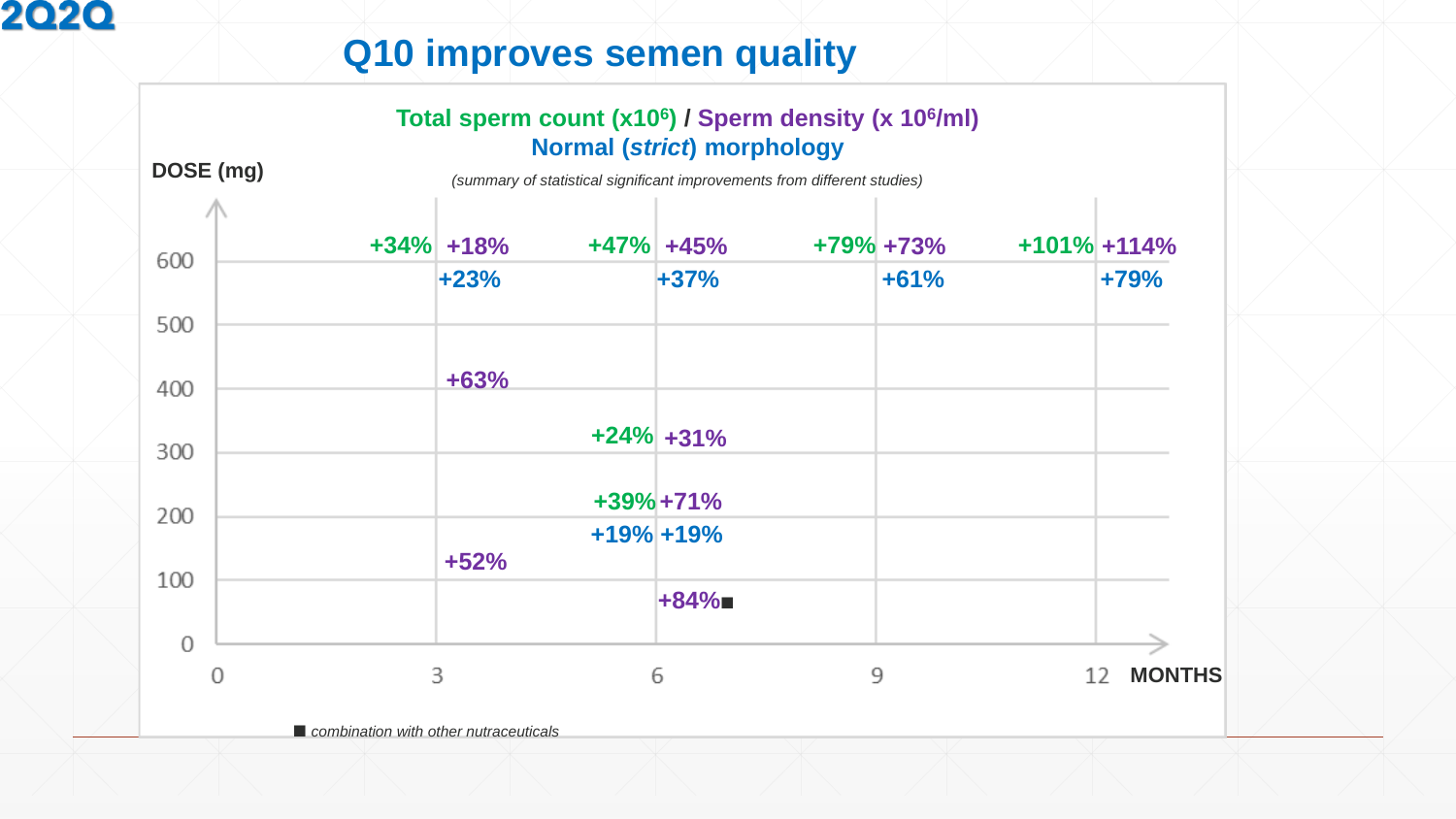## **Q10 improves seminal oxidative defence**

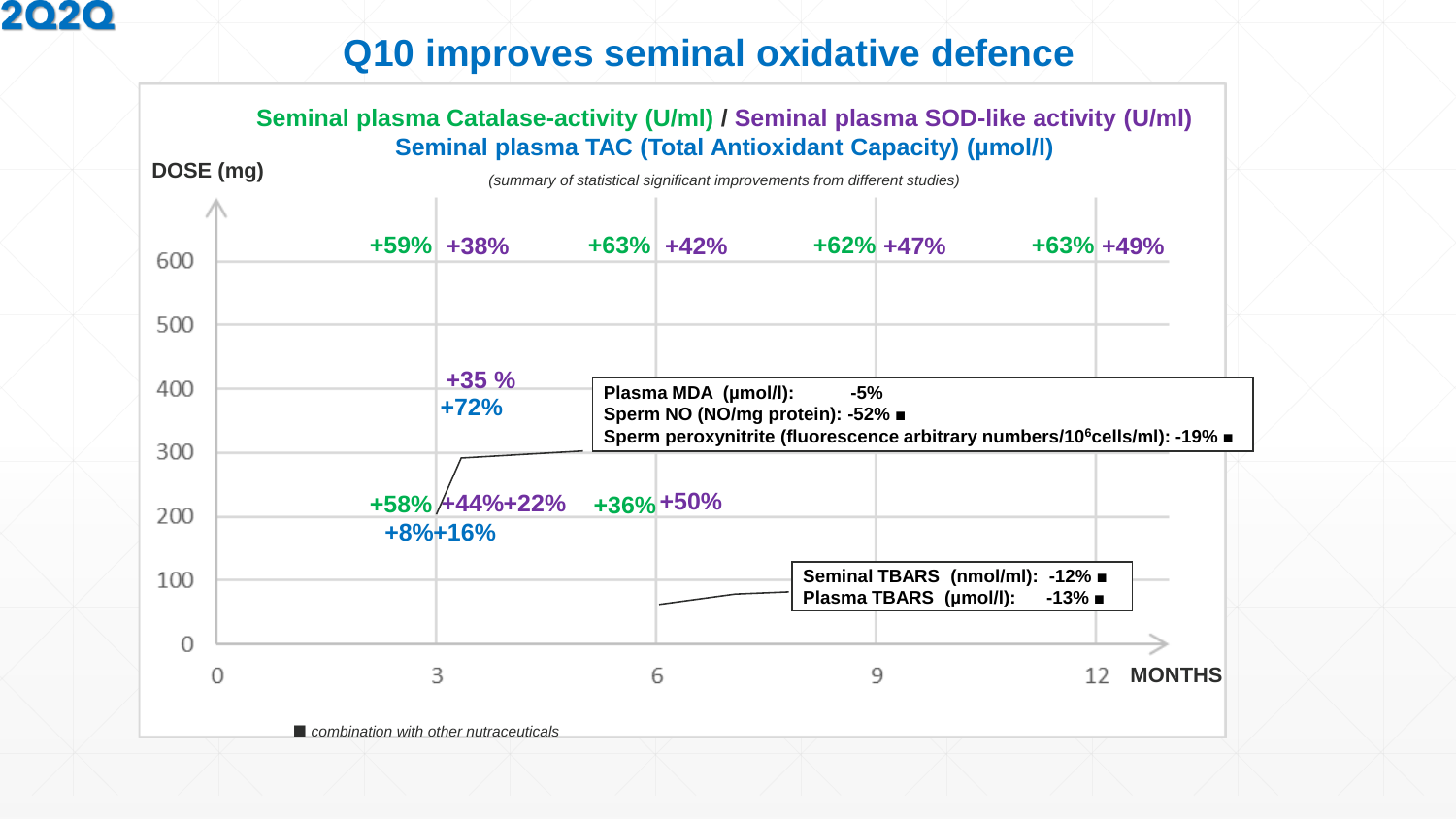### **Oral Q10 has beneficial effect on pregnancy rate**

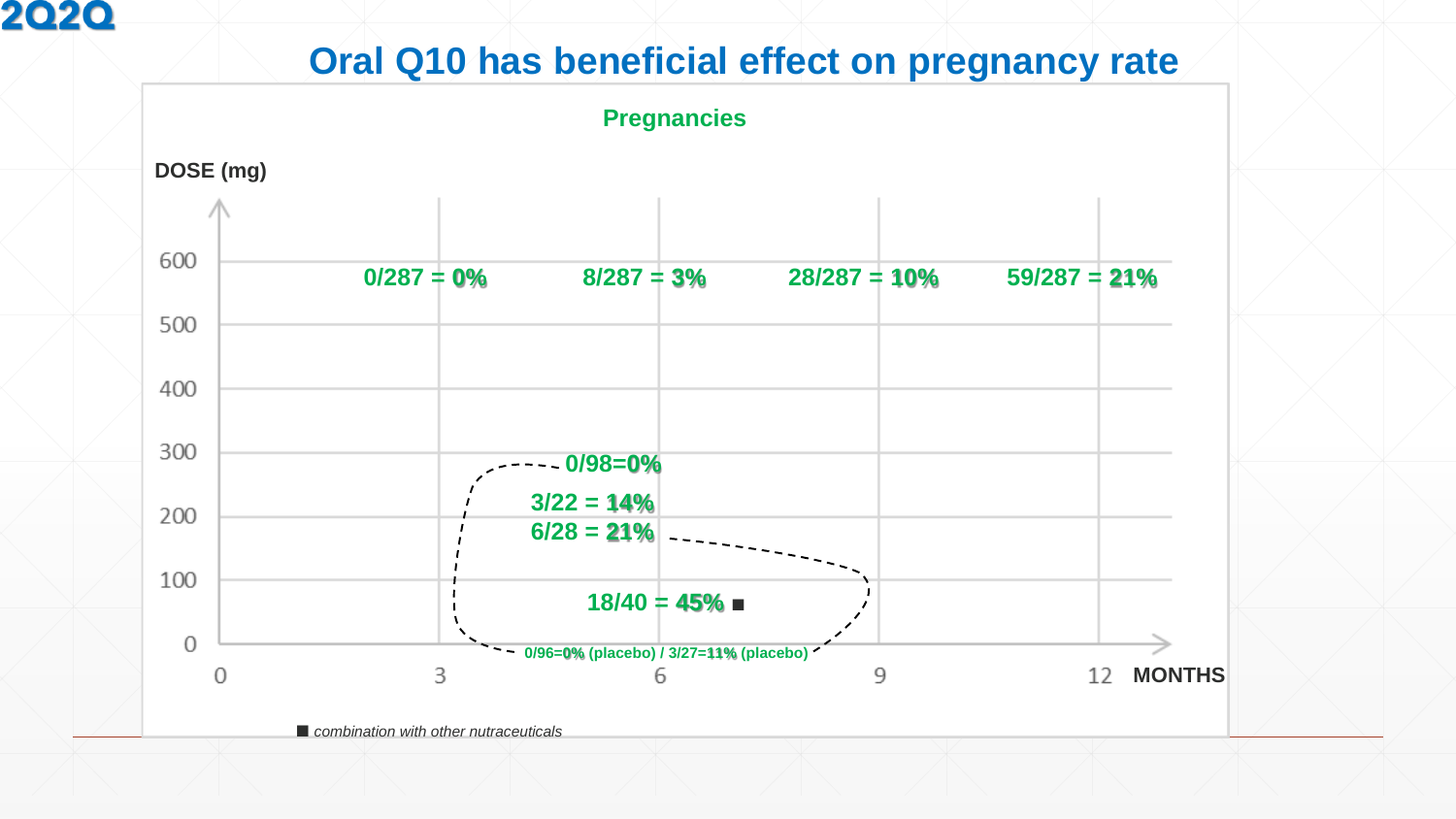## **Oxidative stress and injury in spermatozoa**



Oxidative stress and injury to DNA, mitochondria, and plasma membrane of spermatozoa.

*(Wagner 2019)*